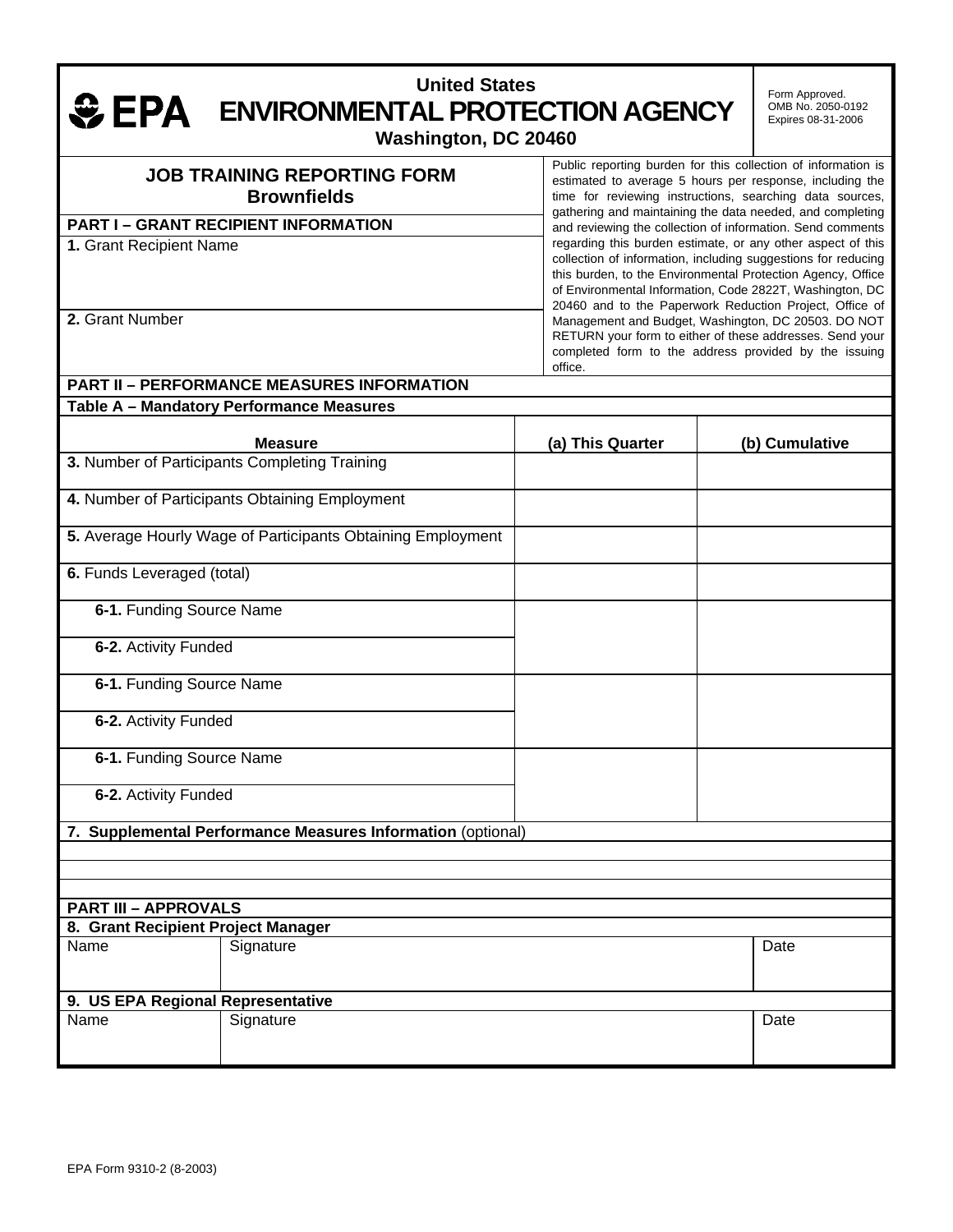## **INSTRUCTIONS FOR COMPLETING JOB TRAINING REPORTING FORM - BROWNFIELDS**

## **GENERAL INSTRUCTIONS**

#### **Overview:**

As specified in your grant terms and conditions, all job training grant recipients must report to EPA on a regular basis. This OMB and EPA approved reporting form (OMB No. 2050 - 0192, EPA Form 9310-2), supplements your Quarterly Reports with information about specific activities and accomplishments that EPA deems necessary to adequately monitor and evaluate the performance of job training grants. Please contact your EPA Regional representative if you have any questions when completing this form. *Please note that, in most instances, all reported information is accessible by the public under the Freedom of Information Act (FOIA) and may be distributed by EPA to the public unless one of the FOIA exclusions is applicable.*

Compared to the Quarterly Reports, the Brownfields Job Training Reporting Form (JT Reporting form) contains quantitative information relating to four specific measures of grant recipient performance. Reporting on these specific activities and accomplishments must be provided in the attached JT Reporting form rather than in the Quarterly Reports. Additional voluntary and/or narrative information may be provided in Part II of this form or in the Quarterly Report.

#### **When to Submit:**

*Original JT Reporting Forms.* Grant recipients must develop the first JT Reporting form when the first specified accomplishment has occurred (e.g., when the first class of trainees "graduates" from the training program provided under the grant, or when leveraged funding is committed to supplement the grant activities). The form should be attached and delivered with the next required Quarterly Report.

*Updated JT Reporting Forms.* JT Reporting forms should be updated and delivered as additional accomplishments occur, and should be attached to the next required Quarterly Report. In addition, an updated form should be provided when the grant is being closed-out.

## **To Whom to Submit:**

Grant recipients should submit the JT Reporting forms to their EPA Regional Representative identified in the terms and conditions of the cooperative agreement and the EPA Headquarters Data Manager.

#### **How to Submit:**

EPA is undertaking a two-phased process to facilitate electronic reporting and information dissemination system to facilitate future grant recipient reporting. In the first phase, EPA will prepare electronic versions of this and other required reporting forms for the grant recipients to complete and submit via e-mail. In the second phase, EPA will develop a web-based database that will allow entry of the information directly by the grant recipient or the Region. As needed, EPA will continue to provide contractor data entry and quality assurance support. Electronic reporting is optional, hard copy reports always will be acceptable.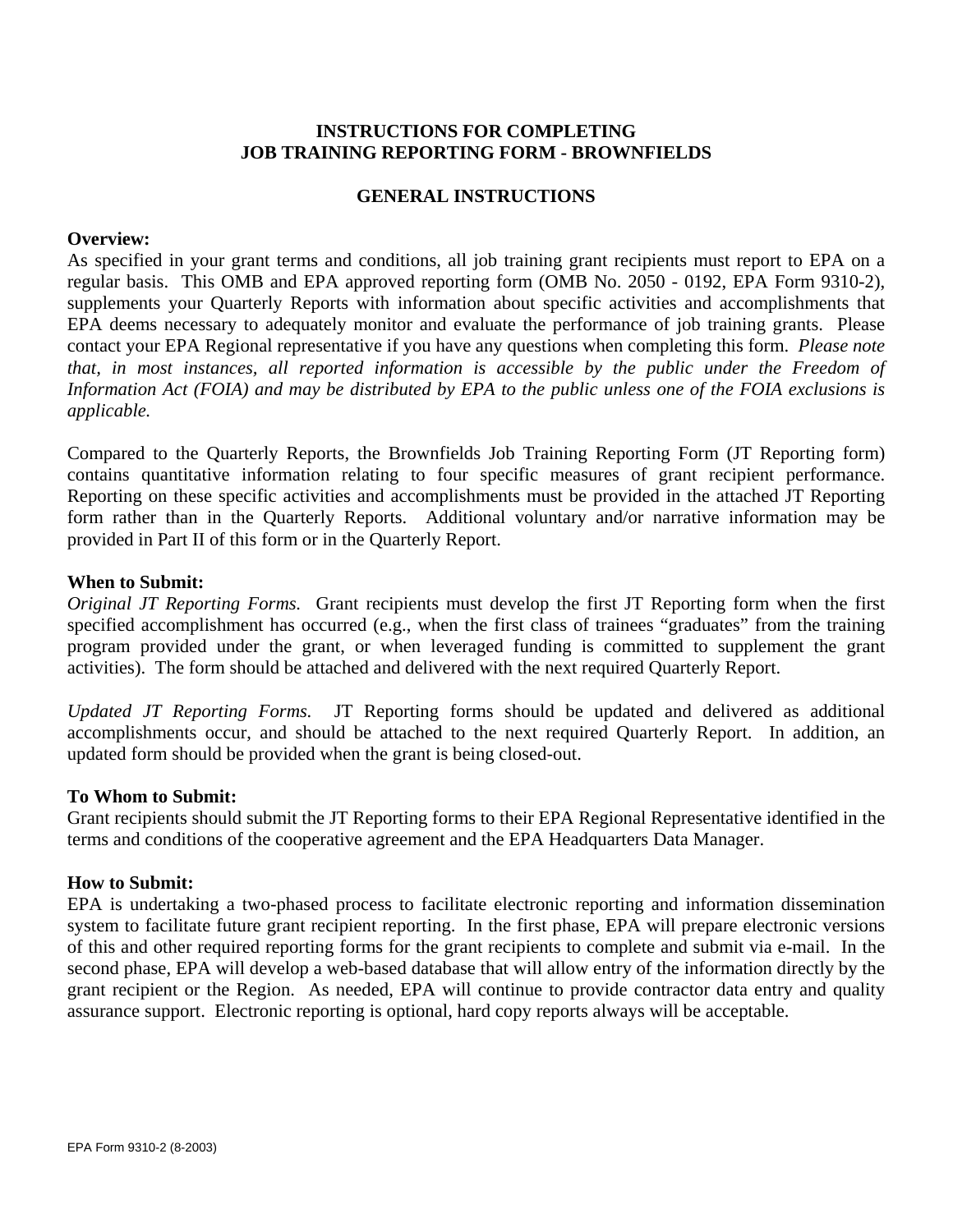# **DETAILED INSTRUCTIONS FOR COMPLETING EACH ITEM ON FORM**

## **PART I - GRANT RECIPIENT INFORMATION**

**1. Grant Recipient Name.** Enter the grant name. Use the official name of the grant recipient as provided in the cooperative agreement, unless otherwise directed by the EPA Regional Representative.

**2. Grant Number.** Enter the grant number. Use the number of the grant as provided in the cooperative agreement.

# **PART II - PERFORMANCE MEASURES INFORMATION**

This section contains two parts—one mandatory, for certain limited performance measures information (Table A); the other optional, for narrative information to supplement the quantitative information provided (section 7).

**Table A - Mandatory Performance Measures.** In Table A, provide all quantitative information relating to each of the four (4) mandatory performance measures. For each measure, enter amounts in column (a) – This Quarter – to reflect the incremental accomplishments attained during the current reporting quarter and column (b) – Cumulative – to reflect the total accomplishments attained to date during the term of the grant. Note: Quantitative information relating to these performance measures should only be provided in the table (i.e., not in narrative reporting contained in the Quarterly Report).

**3. Number of Participants Completing Training.** Enter the number of participants taking the grant funded training who have completed the training program.

**4. Number of Participants Obtaining Employment.** Enter the number of graduates from the grant funded training program who have obtained employment of any kind. Self-employed graduates should be included in this count. The cumulative total number inserted in column (b) should only increase during the term of the grant; the grant recipients' quantitative reporting of the cumulative total should not reflect any decreases for graduates who had obtained employment, but later report losing their jobs. If desired, provide a brief narrative description in section 7 for any reported job losses.

**5. Average Hourly Wage.** Enter the average hourly wage of job training graduates in their initial posttraining employment. Provide the hourly wage for the first job that each employed graduate secures after completing the job training program. Anecdotal information about subsequent jobs and wages may also be narratively provided by the grant recipient.

**6. Funds Leveraged.** Enter the total amount of funding leveraged as a result of grant activities. Capture the total number of non-grant dollars linked and leveraged to support additional, related activities of the grant recipient. To be reportable, there must be a demonstrable link or connection between the EPA funded activity and the leveraged funding. Funding can occur through direct financial assistance and/or through inkind services or supplies. Usually, leveraged funding that was committed prior to the award of the EPA grant should not be reported as leveraged since the activity predates the award. In addition, leveraged funding should not be reported in this section until the funding has been committed. These leveraged funds may be used to support activities that cannot be funded by the EPA grant (e.g., transportation or child care for job training students).